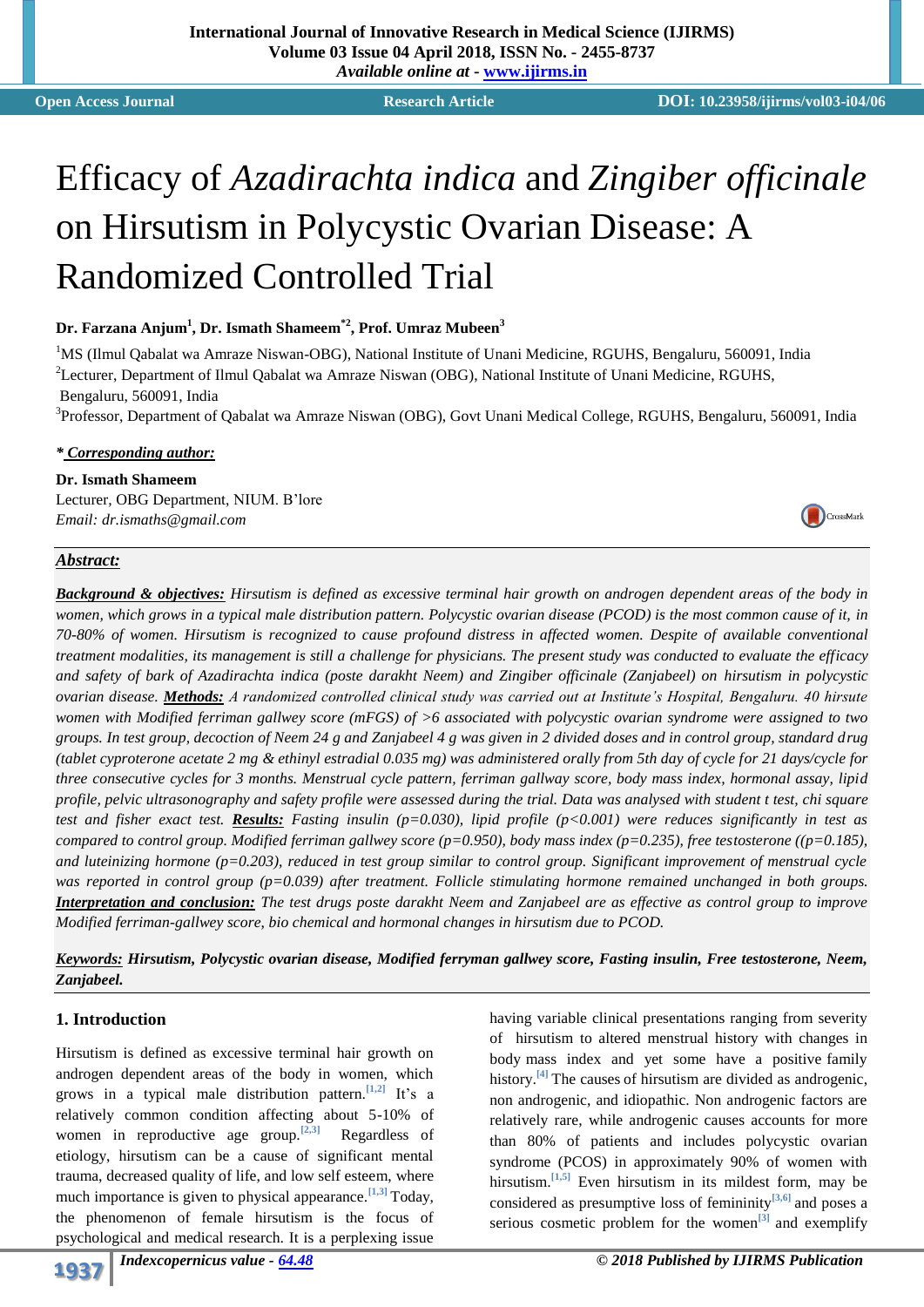itself as a challenging dilemma for management.<sup>[7]</sup> A women's history and physical examination are particularly important in evaluating the cause of hirsutism. The vast majority of women with hirsutism have the idiopathic variety and the diagnosis is made by exclusion. Although most causes of hirsutism are benign, the treatment is directed to improve the self esteem of the patients. Weight loss should be encouraged in overweight and obese hirsute women as it reduces insulin resistance and androgen production.**[1]** The treatment options in conventional medicine include combinations of life style modification, mechanical hair removal and medical therapy.**[1,3]** which though effective but are associated with side effects and complications. Hence the need for natural holistic pharmacological approach is often required in subjects with mild to moderate hirsutism to suppress the androgen production or its action at hair follicles and simultaneously rectifying the underlying cause. Consequently, Traditional medicines have sustained history of practice and are considered as inspiration for current perspective of medicine. It is also a known fact that strength of any medicine depends on continuous scrutiny of past theories, beliefs and practices, which is necessary to promote the development of evidence based medicine with surety of safety and efficacy.**[7]**

In classical Unani text, hirsutism is mentioned as a complication of prolonged amenorrhoea associated with other masculine features like hoarseness of voice, male body contour, acne etc.**[8]** *Ibn Sina* and *Ismail Jurjani* explained the basic pathophysiology of hirsutism as variation in normal temperament of women. If amenorrhoea persists for a longer duration, it causes alterations in internal environment of the body and disturbed the equilibrium status of women, leading to growth of excessive hair over the body.**[8,9,10]** The normal temperament of women gets transformed towards that of men due to prolonged amenorrhoea, which is mainly due to *ehtiraq (*detonation) of normal phlegm (cold and moist) to black bile (hot and dry), which may leads to hirsutism, acanthosis nigricans and acne.**[11]** It was observed by *Ibn Sina, Ismail Jurjani* and *Al-Razi* that development of masculine features is more common in obese women with robust body and prominent blood vessels, as these women have almost similar temperament as that of men.**[8,9]** *Ibn Sina* states that amenorrhoea is associated with *tulihtibas-i-mani* (chronic anovulation)*, farbihi* (obesity)*,* **[8]**and *uqr*(infertility)**[11,12]** and such type of women resembles men. Thus, a well established association exists between anovulation, amenorrhoea, obesity, and infertility which correlate with polycystic ovarian disease. Rhazes recommended regular induction of menstruation as one of treatment modality applied for hirsutism in women with PCOD**.** He has also given treatment option for hirsutism based on correction of temperament and menstrual irregularity by use of emmenagogue single herbs or compound formulations and

local application of herbs to reduce severity of hair growth.**[13]** In Unani system of medicine, several plants and formulations are available for its management possessing the properties of strong emmenagogue, anti thrombotic, deobstruent, hypolipedemic, hypoglycemic, insulin sensitizer and are known to contains phytohormones; among these drugs *Azadirachta indica* (*poste darakht Neem*) and *Zingiber officinale (Zanjabeel*) have been selected for the trial as they are more potent than other drugs**[14]**

A randomized controlled study was carried in the Dept. of *Ilmul Qabalat wa Amraze Niswan* at National Institute of Unani Medicine, Hospital, Bengaluru. The hypothesis of the study was test drug may be as effective as control drug in hirsutism associated with PCOD. The objective of the study was to evaluate clinically the efficacy and safety of research drugs (*Neem & Zanjabeel)* in hirsutism associated with PCOD. 60 diagnosed cases of hirsutism with PCOD were enrolled & randomly allocated in 2 equal groups. In test group, research drugs was administered orally in decoction form from  $5<sup>th</sup>$  day of cycle for 21 days/cycle for three consecutive cycles & in control group, standard drug-tablet cyproterone acetate 2 mg & ethinyl estradial 0.035 mg (Tab. Krimson 35) daily once was given for the same duration. The inference was accomplished by appropriate statistical analysis.

## **2. Materials and Methods:**

**2.1: Study design:** A single blind randomized standard controlled study was carried out in Dept. of *Ilmul Qabalat wa Amraze Niswan*, National Institute of Unani Medicine Hospital, Bengaluru in a duration of one and half year.

**2.2: Participants:** A total (n=102) patients were evaluated for the study,  $(n=24)$  denied to participate and  $(n=78)$  were willing to participate. Out of 78,  $(n=38)$  were excluded for not meeting the inclusion criteria and (n=40) patients were included in the study & randomly divided in two equal groups, with (n=20) in each group by computer generated simple randomization table.**[15]**

**2.3: Sample size estimation:** It was estimated on the basis of previous studies conducted on hirsutism with an assumed mean change in mFGS of 2 in test  $& 4$  in control group as no study of 3 months was accessible for cyproterone acetate; provided 80% to power with a significance level of 5% and dropout rate of 10%, effective sample size of 62 was calculated.**[16]** However, due to practical feasibility, cost effectiveness and availability of the patients in the hospital, the sample size of 40 was kept and distributed equally in two groups.

## **2.4: Selection criteria of patients:**

**Inclusion criteria:** Patients in the age group of 14-40 years having hirsutism associated with PCOD along with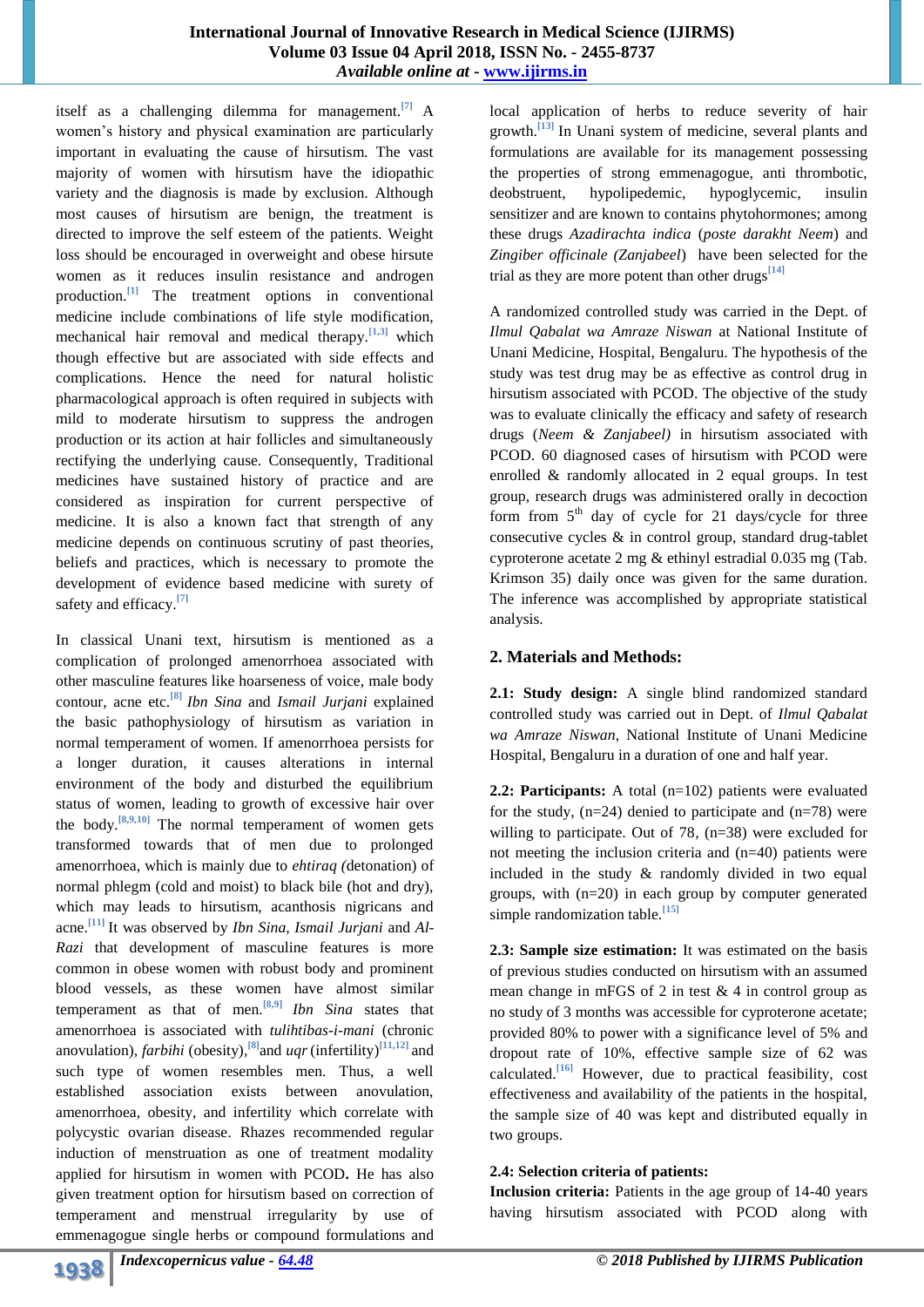menstrual irregularities like oligomenorrhoea or amenorrhoea.

**Exclusion criteria:** Pregnant and lactating women, patients who had thyroid dysfunction, adrenal & ovarian tumors, systemic illnesses, malignancy and those on hormonal & steroid therapy in last 3 months.

**2.5: Study procedure:** All patients with hirsutism (mFGS>8) with clinical features of PCOD were evaluated at Gynic OPD of NIUM hospital. Detailed history was elicited from each included patient, and complete physical examination & laboratory investigations like UPT, FBS, thyroid profile, serum total testosterone & pelvic ultra sonography were performed to rule out virilism, pregnancy, diabetes mellitus, thyroid dysfuction, adrenal and ovarian tumors respectively. Height, weight, BMI, waist circumference, hirsutism score and vitals were noted along with assessment of socioeconomic status, *mizaj*  (temperament), menstrual blood loss was also recorded in case record form designed for the study. During the trial, patients were instructed not to take any hormonal pills, not to apply any cosmetics for hair removal and they were asked to maintain the menstrual calendar, diet & physical activity as usual.

**2.6: Intervention:** In test group, research drugs (*Neem*-24g and *Zanjabeel-*4g) **[14]** were taken; cleaned, pounded and decoction was prepared in 375 ml of water; *qand siyah*  (sugar)-24g was added and administered orally twice daily before meals from  $5<sup>th</sup>$  day of cycle for 21 days/cycle for three consecutive cycles. In control group, standard drug, Tablet Krimson 35 combination of cyproterone acetate-2 mg with ethinyl eatradiol 0.035mg (Manufactured by Sun Pharmaceutical India Ltd) was given for the same duration.

**2.7: Blinding and Compliance**: Blinding of patients in either group was maintained as medicine was dispensed in similar pack to one patient at a time. For maintaining patient

compliance, drugs were given to patients for 1 month only, informed them to revisit and receive the remainder of the treatment in subsequent follow ups.

2.8: Follow up: Patients were followed for three consecutive cycles during treatment and one cycle after treatment. During this follow up visit, menstrual cycle pattern, hirsutism score, changes in BMI was assessed and they were also enquired for any adverse drug reaction. Repeat biochemical test, hormonal assay and ultrasound pelvis were carried out after completion of treatment.

**2.9: Assessment of efficacy:** Primary outcome measures were changes in mFGS of hirsutism, Serum free testosterone, Serum fasting insulin and secondary outcome measures (improvement in Lipid profile, Serum FSH, Serum LH, USG-Pelvis) were assessed to determine the effectiveness of either therapy.

**3. Ethics:** Clinical study was started after obtaining ethical clearance from institutional ethical committee and written informed consent was obtained from them.

**3.1: Statistics:** Descriptive and inferential statistical analysis has been carried out in the present study. Results on continuous measurements are presented on Mean  $\square$  SD (Min-Max) and results on categorical measurements are presented in Number (%). Student t test (two tailed, dependent) has been used to find the significance of study parameters on continuous scale within each group.Significance is assessed at 5% level of significance. The Statistical software namely SAS 9.2, SPSS 15.0, Stata 10.1, MedCalc 9.0.1 ,Systat 12.0 and R environment ver.2.11.1 were used for the analysis of the data.

## **+ Suggestive significance (P value: 0.05<P<0.10)** \* Moderately significant (P value:  $0.01 < P \le 0.05$ ) *<b>\*\** Strongly significant (P value: P≤0.01

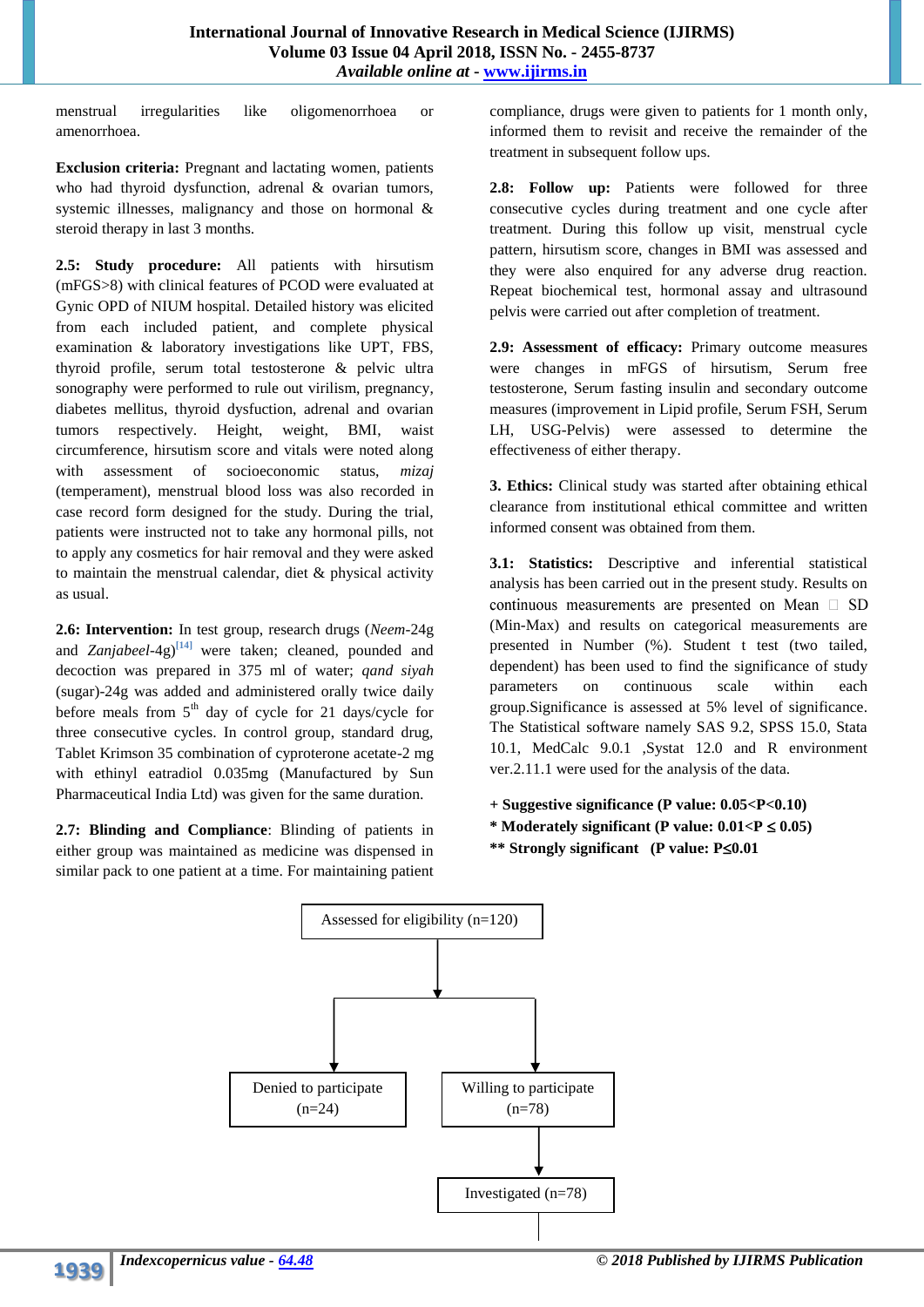

**Trial flow chart**

## **4. Result:**

|  |  |  | Table 1: Comparison of baseline characteristics in two groups |  |  |  |
|--|--|--|---------------------------------------------------------------|--|--|--|
|--|--|--|---------------------------------------------------------------|--|--|--|

| <b>Baseline characteristics</b>                                                                                                                                                        | <b>Test Group</b><br>$(n=20)$                                   | <b>Control Group</b><br>$(n=20)$                                | P value        |
|----------------------------------------------------------------------------------------------------------------------------------------------------------------------------------------|-----------------------------------------------------------------|-----------------------------------------------------------------|----------------|
| Age (yrs)                                                                                                                                                                              | $25.25 \pm 5.24$                                                | $26.20 \pm 6.27$                                                | 0.606          |
| <b>Marital status</b><br>Married<br>$\bullet$<br>Unmarried                                                                                                                             | 15(75%)<br>5(25%)                                               | $12(60\%)$<br>$8(40\%)$                                         | 0.311          |
| Age of menarche (yrs)                                                                                                                                                                  | 13.30±0.73                                                      | 13.15±0.88                                                      | 0.560          |
| Socioeconomic status<br><b>Upper lower</b><br>$\bullet$<br>Lower middle<br>$\bullet$<br><b>Upper Middle</b><br>$\bullet$<br><b>Mood disturbances</b><br>Present<br>Absent<br>$\bullet$ | $4(20.0\%)$<br>$10(50.0\%)$<br>$6(30.0\%)$<br>17(85%)<br>3(15%) | $7(35.0\%)$<br>$3(15.0\%)$<br>$10(50.0\%)$<br>16(80%)<br>4(20%) | 1.000<br>0.936 |
| Mizaj<br>Balghami<br>٠<br>Damvi<br>$\bullet$                                                                                                                                           | $6(30.0\%)$<br>14(70.0%)                                        | $5(25.0\%)$<br>15(75.0%)                                        | 0.723          |
| Sr. Total Testosterone(ng/ml)                                                                                                                                                          | $62.13 \pm 12.09$                                               | 58.37±14.12                                                     | 0.677          |

*Data were presented as mean ±SD & number (percentage), Student's t-test Baseline characteristics were statistically similar in both groups* 

## **Table 2: Comparison of polycystic ovaries in two groups**

| <b>Polycystic ovaries</b> | <b>Before Treatment</b> | <b>After Treatment</b> | % change |
|---------------------------|-------------------------|------------------------|----------|
| Test group                | 20(100%)                | $6(30.0\%)$            | 70.0%    |
| Control group             | 20(100%)                | $4(20.0\%)$            | 80.0%    |

*Data were presented as number (percentage), student t test*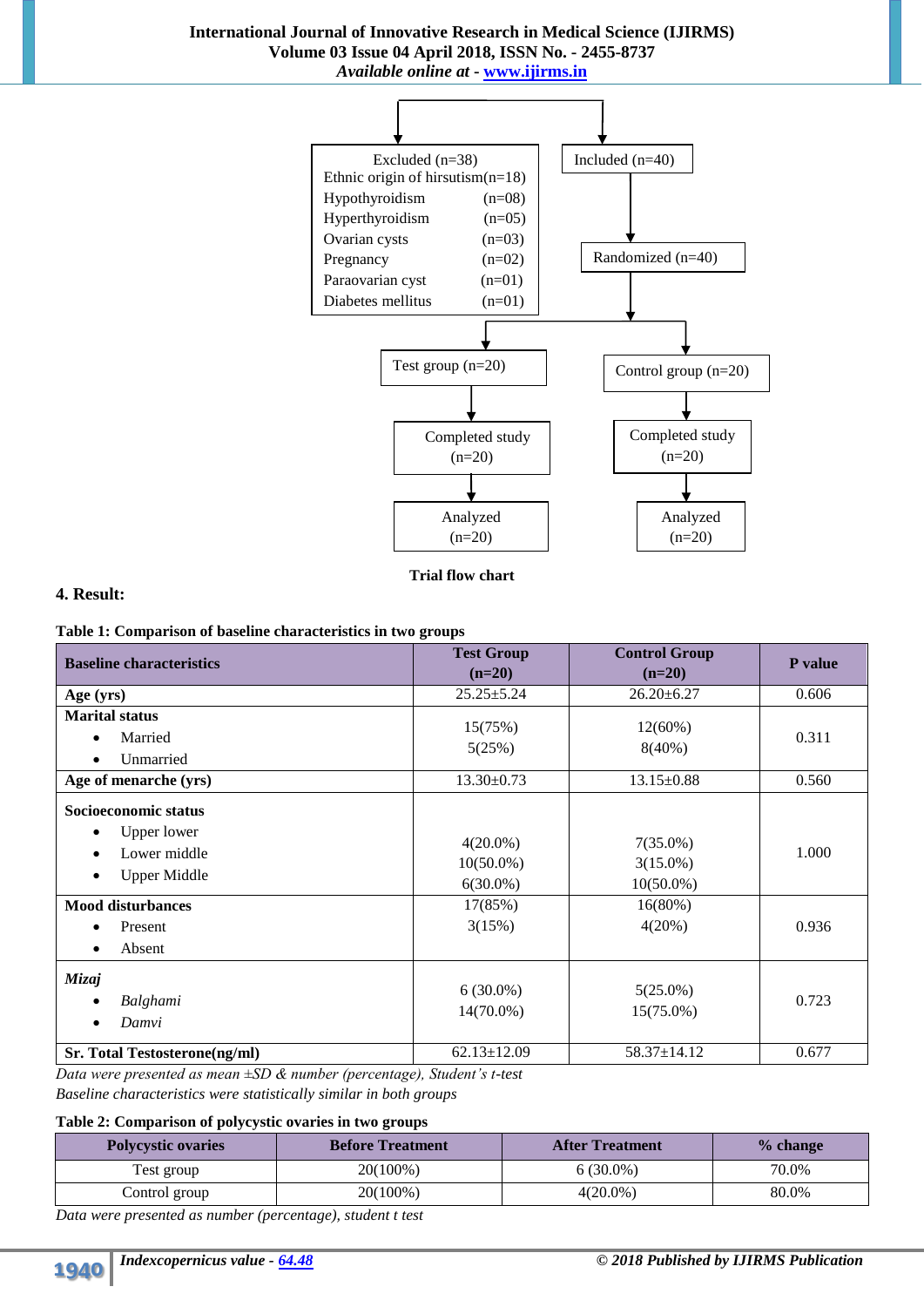## **International Journal of Innovative Research in Medical Science (IJIRMS) Volume 03 Issue 04 April 2018, ISSN No. - 2455-8737** *Available online at* **- www.ijirms.in**

## **Table 3: Comparison of BMI in two groups**

| <b>BMI</b> ( $kg/m2$ ) | <b>Before Treatment</b> | <b>After Treatment</b> | P valve    |
|------------------------|-------------------------|------------------------|------------|
| Test group             | $30.76 \pm 4.57$        | $29.58 + 4.82$         | $<0.001**$ |
| Control group          | $28.61 \pm 5.95$        | $27.57 \pm 5.55$       | $0.040*$   |
| P valve                | 0.207                   | 0.235                  |            |

*Data were presented as Mean±SD, Chi-square test/ Fisher Exact test*

#### **Table 4: Comparison of menstrual cycle pattern in two groups**

| <b>Menstrual cycle</b> | <b>BT</b>         | <b>During treatment</b> | AT               |                  |                  |
|------------------------|-------------------|-------------------------|------------------|------------------|------------------|
|                        |                   | $1st$ Cycle             | $2nd$ Cycle      | $3rd$ Cycle      |                  |
| <b>DOC</b> (Days)      |                   |                         |                  |                  |                  |
| Test group             | $57.00 \pm 11.31$ | $35.15 + 8.31$          | $31.30 \pm 5.08$ | $30.74 + 4.54$   | $30.68 \pm 2.38$ |
| Control group          | $60.95 \pm 6.20$  | $29.30 \pm 2.05$        | $29.00 \pm 1.17$ | $28.65 \pm 1.18$ | $28.65 \pm 3.42$ |
| P value                | 0.179             | $0.004**$               | $0.056+$         | $0.055+$         | $0.039*$         |
| <b>DOF</b> (Days)      |                   |                         |                  |                  |                  |
| Test group             | $3.4 \pm 1.64$    | $3.9 \pm 1.17$          | $3.85 \pm 0.93$  | $4.32 \pm 0.95$  | $3.79 \pm 1.03$  |
| Control group          | $3.75 \pm 1.21$   | $4.3 \pm 0.66$          | $4.45 \pm 0.51$  | $4.25 \pm 0.64$  | $4.45 \pm 0.69$  |
| P value                | 0.446             | 0.189                   | $0.016*$         | 0.800            | $0.023*$         |
| AOM(Pads/day)          |                   |                         |                  |                  |                  |
| Test group             | $1.50 \pm 0.76$   | $1.90 \pm 0.45$         | $1.90 \pm 0.45$  | $2.11 \pm 0.46$  | $2.00\pm0.00$    |
| Control group          | $2.15 \pm 0.67$   | $1.95 \pm 0.39$         | $1.90 \pm 0.31$  | $2.00\pm0.00$    | $2.05 \pm 0.39$  |
| P value                | $0.007**$         | 0.710                   | 1.000            | 0.311            | 0.584            |

*Data were presented as Mean±SD, Chi-square test/ Fisher Exact test,DOC-duration of cycle, DOF- duration of flow, AOF-amount of flow, BT-before treatment, AT-after treatment.*

## **Objective Parameters:**

#### **Table 5: Comparison of mFGS of hirsutism in two groups**

| mFGS          | BТ               |                 | <b>AT</b>       |                 |                 |
|---------------|------------------|-----------------|-----------------|-----------------|-----------------|
|               |                  | $1st$ Cycle     | $2nd$ Cycle     | $3rd$ Cycle     |                 |
| Test group    | $11.15 + 4.83$   | $10.9 + 4.83$   | $9.95 + 4.65$   | $8.53 + 4.34$   | $8.53 + 4.34$   |
| Control group | $11.05 \pm 3.38$ | $10.8 \pm 3.07$ | $9.65 \pm 3.23$ | $8.45 \pm 3.09$ | $8.45 \pm 3.09$ |
| P value       | 0.940            | 0.938           | 0.814           | 0.950           | 0.950           |

*Data were presented as Mean±SD, Chi-square test/ Fisher Exact test, mFGS- modified ferrimangallway score*

#### **Table 6: Comparison of objective parameters in two groups**

| <b>Parameters</b>                        | <b>Before Treatment</b> | <b>After Treatment</b> | P value   |
|------------------------------------------|-------------------------|------------------------|-----------|
| Free testosterone (pg/ml)                |                         |                        |           |
| Test group                               | $6.34{\pm}4.64$         | $4.11 \pm 3.85$        | $0.004**$ |
| Control group                            | $4.46 \pm 3.26$         | $2.68 \pm 2.67$        | $0.040*$  |
| P value                                  | 0.145                   | 0.185                  |           |
| <b>Sr. Fasting insulin</b> ( $\mu$ U/ml) |                         |                        |           |
| Test group                               | $17.36 \pm 13.08$       | $12.59 \pm 8.51$       | $0.021*$  |
| Control group                            | $21.34 \pm 27.04$       | $19.93 \pm 11.53$      | 0.821     |
| P value                                  | 0.557                   | $0.030*$               |           |
| Sr. FSH (mIU/ml)                         |                         |                        |           |
| Test group                               | $5.59 \pm 1.63$         | $5.19 \pm 1.83$        | 0.512     |
| Control group                            | $5.55 \pm 1.59$         | $4.95 \pm 2.11$        | 0.193     |
| P value                                  | 0.943                   | 0.709                  |           |
| $Sr. LH$ (mIU/ml)                        |                         |                        |           |
| Test group                               | $13.61 \pm 10.95$       | $9.90 \pm 4.15$        | 0.165     |
| Control group                            | $10.63 \pm 5.27$        | $8.07 \pm 4.64$        | $0.047*$  |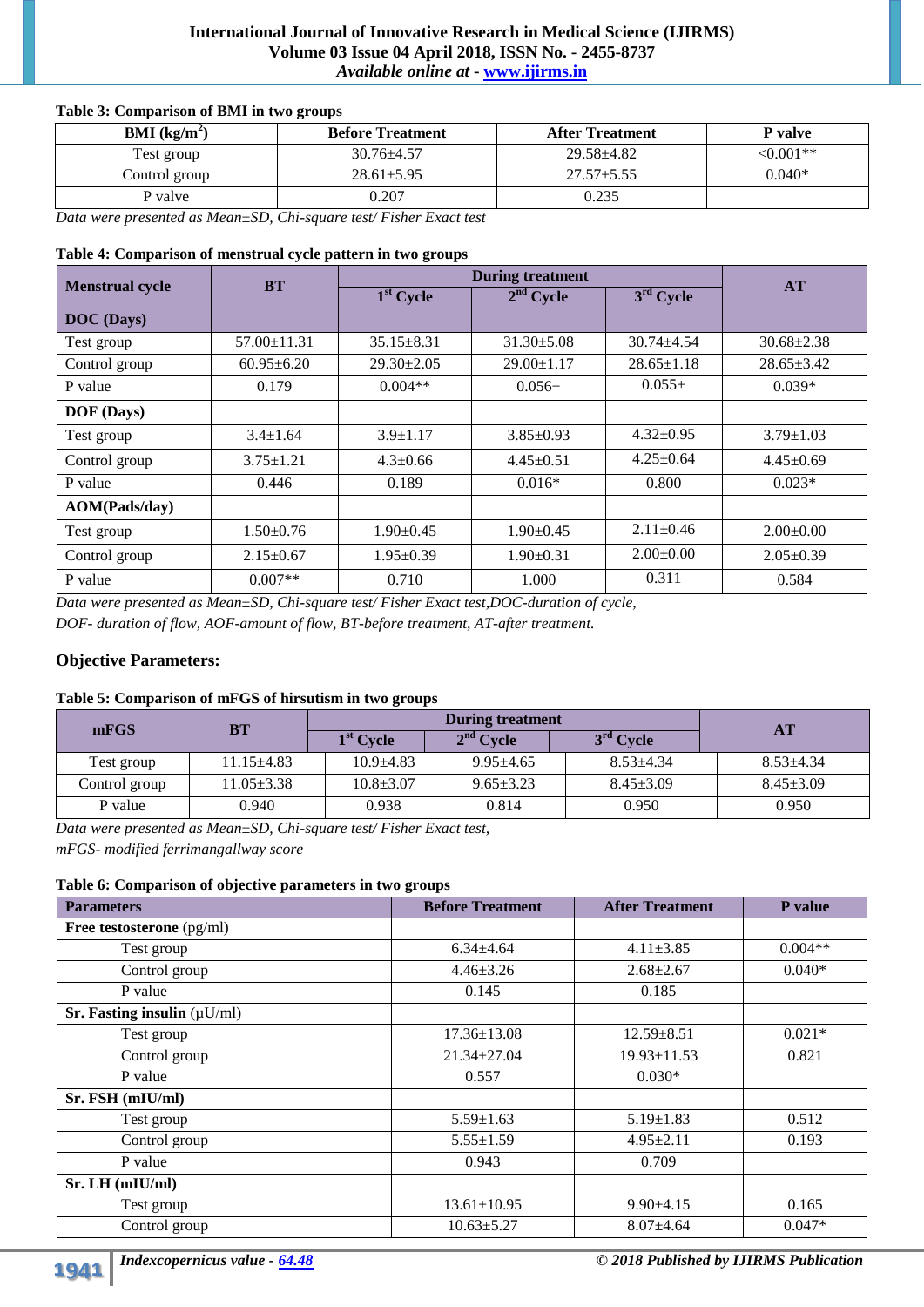### **International Journal of Innovative Research in Medical Science (IJIRMS) Volume 03 Issue 04 April 2018, ISSN No. - 2455-8737** *Available online at* **- www.ijirms.in**

| P value                  | 0.280              | 0.203              |            |
|--------------------------|--------------------|--------------------|------------|
| Sr. Cholesterol (mg/dl)  |                    |                    |            |
| Test group               | $202.25 \pm 36.06$ | $188.37 \pm 28.02$ | $0.064+$   |
| Control group            | $166.10\pm24.05$   | $192.60 \pm 31.50$ | $<0.001**$ |
| P value                  | $0.001**$          | 0.661              |            |
| Sr.Triglycerides (mg/dl) |                    |                    |            |
| Test group               | $146.35 \pm 53.72$ | $134.05\pm43.09$   | 0.135      |
| Control group            | $150.60 \pm 33.38$ | $168.85 \pm 39.61$ | $0.004**$  |
| P value                  | 0.765              | $0.012*$           |            |
| $HDL$ (mg/dl)            |                    |                    |            |
| Test group               | $39.95 \pm 6.48$   | $44.05 \pm 12.91$  | 0.214      |
| Control group            | $43.20 \pm 6.00$   | $42.50 \pm 6.35$   | 0.980      |
| P value                  | 0.303              | 0.634              |            |

*Data were presented as Mean±SD, student t test* 

|  | Table 7: Comparison of outcome measures in two groups |  |  |  |  |  |  |
|--|-------------------------------------------------------|--|--|--|--|--|--|
|--|-------------------------------------------------------|--|--|--|--|--|--|

| <b>Outcome Measures</b>            | <b>Test group</b><br>$(n=20)$ | <b>Control group</b><br>$(n=20)$ | <b>P</b> value     |
|------------------------------------|-------------------------------|----------------------------------|--------------------|
| <b>Primary</b>                     |                               |                                  |                    |
| mFGS<br>٠                          | 20(100.0%)                    | 20(100.0%)                       | 1.000              |
| Sr. Free testosterone<br>$\bullet$ | 15(75.0%)                     | $15(75.0\%)$                     | 1.000              |
| Sr. fasting insulin<br>$\bullet$   | $15(75.0\%)$                  | $8(40.0\%)$                      | $0.013*$           |
| <b>Secondary</b>                   |                               |                                  |                    |
| LIPID profile<br>$\bullet$         | $15(75.0\%)$                  | $3(15.0\%)$                      | $\langle 0/001$ ** |
| Sr. FSH<br>$\bullet$               | $10(50.0\%)$                  | $8(40.0\%)$                      | 0.429              |
| Sr. LH<br>$\bullet$                | $11(55.0\%)$                  | 15(75.0%)                        | 0.257              |
| USG-Pelvis<br>$\bullet$            | 13(65.0%)                     | 18(90.0%)                        | 0.408              |

*Data were presented as number (percentage), Student's t-test,*

#### **5. Discussion:**

**Baseline characteristics:** Mean age of patients was  $25.25\pm45.24$  and  $26.20\pm6.27$  in test and control groups respectively with P=0.606, which is in accordance with the study of Parveen *et al*<sup>[17]</sup> reported 26.70  $\pm$  5.20 and 26.60  $\pm$ 5.09 in two groups, Rehana *et al*<sup>[18]</sup> reported  $27.53\pm4.83$ , Yousuf R. *et al*<sup>[19]</sup> reported 27.66 in married and 25.46 years in unmarried patients. Even evidence suggest that hirsutism with PCOD is more common in reproductive age group.**[20]** Mean age of menarche was  $13.30\pm0.73$  and  $13.15\pm0.88$  in test and control groups respectively, which is in conformance with the study of Rehana *et al*<sup>[18]</sup> reported 13.2±1.92, Parveen *et al*<sup>[17]</sup> reported 13.45±1.09 and 13.30±0.80, Ganie MA. *et al* **[21]** reported 12.9±1.3 and  $13.0 \pm 1.2$ . Further, it matched well with the demographic data reported for southern India. **[22]** Marital status was similar in both the groups with  $P = 0.31$ . In test group, 30%, 50% and 20%; while, in control group, 50%, 15%, and 35% patients were from upper middle, lower middle; upper lower class respectively. This shows that, strong relationships exist between the high SES status of patients and hirsutism, as these women tends to have sedentary life style which leads to obesity, insulin resistance and hyperandrogenism.**[23]** Mood disturbance was observed in 85% patients in test and 80% in control groups respectively. This correlates well

that women tends to lose their generosity and become hysteric due to prolonged amenorrhoea resulting in hirsutism.**[8,24]** Most of the patients possessed *Damwi /*sanguineous *mizaj* i,e; 70% and 75% in test and control groups respectively followed by Balghami /phlegmatic i,e; 30% and 25% in test and control group respectively. Moreover, these coincides well with the theories proposed by eminent Unani physicians, who states that when temperament of women shift from normal to abnormal with prolonged amenorrhoea, it results in hirsutism and other masculine features.<sup>[25]</sup> Mean  $\pm$  SD of Sr. total testosterone was  $62.13 \pm 12.09$  and  $58.37 \pm 14.12$  in test and control group respectively with P=0.677. Raised total testosterone was observed in 25% patients in test and 15% in control groups, which matched well with the study of Ansarin *et al.*<sup>[26]</sup> Evidence suggest that total testosterone is related with high BMI which probably reflect the insulin effect on theca cells of ovary leading to excess androgen production.**[27] (Table-1)**

with the observations of eminent Unani scholars, who states

**USG-Pelvis:** All subjects had PCOD at baseline, which persist in 30% and 20% patients in test and control groups respectively after treatment. This action is credited to hypoglycaemic, insulin sensitizing, phytoestrogenic effect of test drugs. **[28,29]** Further, literature report says that even 5-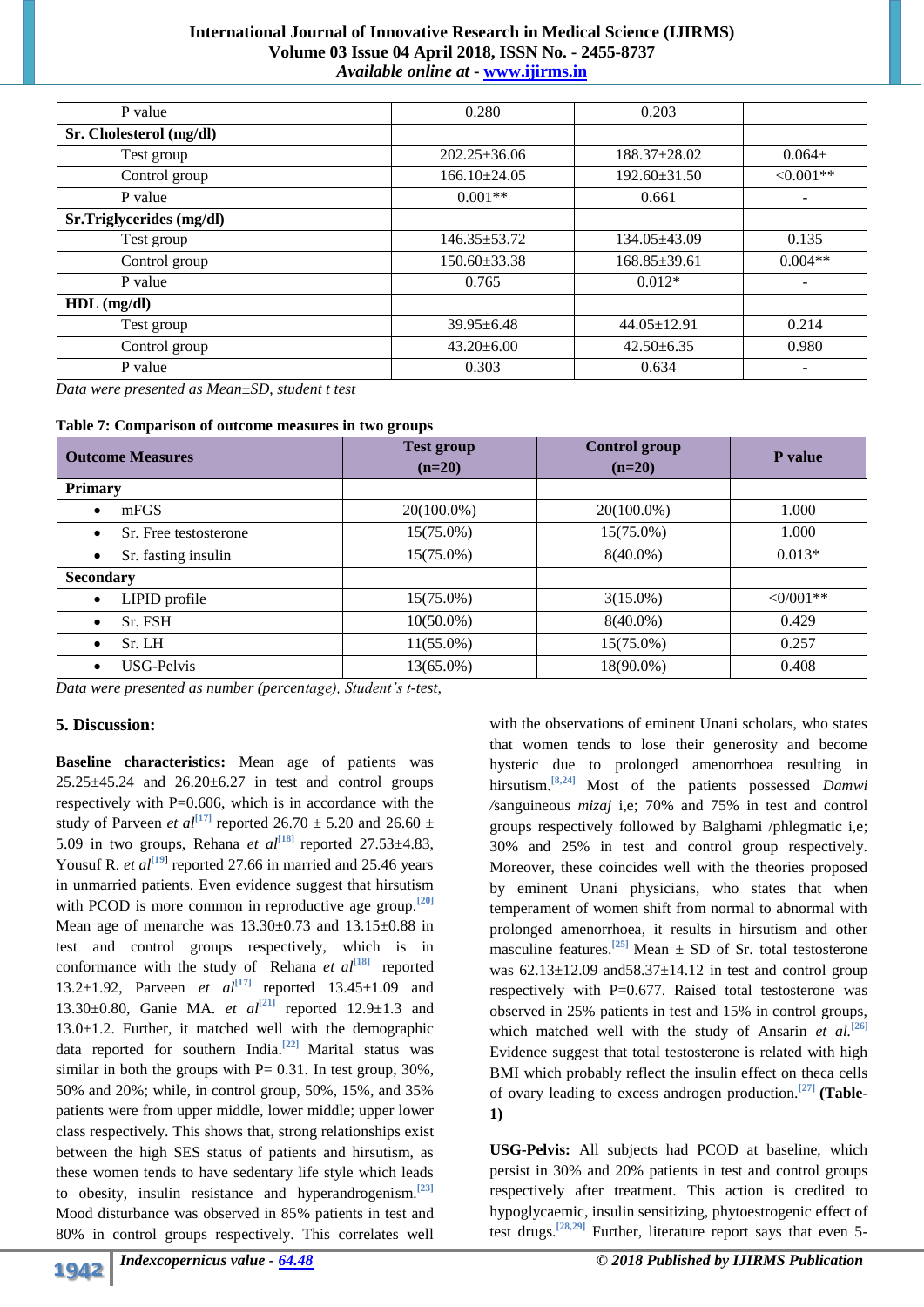10% reduction of initial body weight may regulate the hormonal imbalance and menstrual irregularities by promoting ovulation and improves insulin resistance, thus prevent long term consequences of PCOD.**[30] (Table-2)**

**BMI:** The Mean $\pm$ SD of BMI before and after treatment in test group was 30.76±4.57 and 29.58±4.82 respectively with P<0.001\*\*, considered strongly significant and in control group was  $28.61 \pm 5.95$  and  $27.57 \pm 5.55$  respectively with P=0.040,\*considered significant. This finding is in consonance with the study of Al-Ruhaily *et al,* **[31]** Rehana *et al***[18]** reported 29.71±3.87, and 28.89±3.75, Awalekar J.*et*   $al^{[32]}$  reported reduction from 29.58 $\pm$ 3.34 to 27.04 $\pm$ 3.33 in 3 months, and Nemati M. *et al*<sup>[33]</sup> reported reduction from  $29.53\pm2.75$  to  $28.34\pm2.5$  in 3 months. Further, it is in agreement with literature report which states that 50% patients of PCOD are obese and hirsutism are more common in women with higher BMI.**[34]** Significant reduction in BMI in test group is attributed to anti-obesity, hypolipedemic and hypoglycemic activities of test drugs, mainly *zanjabeel.***[35] (Table-3)**

**Menstrual cycle:** The Mean $\pm$ SD of duration of cycle before treatment,  $1^{st}$ ,  $2^{nd}$  &  $3^{rd}$ cycle of treatment and after treatment were 57.00±11.31, 35.15±8.31, 31.30±5.08, 30.74±4.54,  $30.68 \pm 2.38$  respectively in test group; and  $60.95 \pm 6.20$ , 29.30±2.05, 29.00±1.17, 28.65±1.18, 28.65±3.42 respectively in control group. Significant reduction in duration of cycle was observed from baseline to post treatment with in each groups (intra group comparison) and the difference was strongly significant  $(P=0.039*)$  in control group than compare to test group (inter group comparison), though remarkable improvement was also noted in test group. The Mean $\pm$ SD of duration of flow before treatment, 1<sup>st</sup>, 2<sup>nd</sup> & 3<sup>rd</sup>cycle of treatment and after treatment were 3.4±1.64, 3.9±1.17, 3.85±0.93,4.32±0.95, 3.79±1.03 respectively in test group; and  $3.75 \pm 1.21$ ,  $4.3 \pm 0.66$ , 4.45±0.51, 4.25±0.64,4.45±0.69 respectively in control group. Significant improvement in duration of flow was observed from baseline to post treatment with in each groups (intra group comparison) and the difference was strongly significant  $(P=0.023^*)$  in control group than compared to test group (inter group comparison), though remarkable improvement was also noted in test group. No significant improvement in amount of flow was observed in either group with  $P=0.584$ . This action was attributed to medicinal properties of test drugs, which possess *mulattifkhoon* (anti thrombotic)*, mufattehsadad* (deobstruent) and *mudirhaiz* (emmenagogue)**[10,12,24,25,36]** properties which probably may open the blood vessel, liquefy the blood, remove obstruction in blood flow towards the uterus and normalize the uterine function. Hence, *Razi* recommended menstrual regulation as the basic treatment option in patients with hirsutism. **[13] (Table-4)**

**mFGS of hirsutism:** No significant improvement in hirsutism score was noted in either group, probably due to short duration of intervention as minimum 6 months treatment is required for hirsutism.**[3] (Table-5)**

Free testosterone: The Mean±SD of free testosterone before and after treatment in test group was 6.34±4.64 and  $4.11\pm3.85$  respectively with P=0.004\*\*, considered strongly significant and in control group was 4.46±3.26 and  $2.68\pm2.67$  respectively with  $P=0.040^*$ , considered significant; though it was not significant on inter group comparison. Highly significant reduction in free testosterone in test group is attributed to anti-androgenic activity of *neem* due to the presence of active ingredient azadirachtin-A, which may affects the androgen synthesis.**[37]** *Neem* and *zanjabeel* both possess hypolipedemic effect due to the presence of isoperanoids, which suppress the cholesterol concentration–a substrate for steroid synthesis.**[38]**

**Sr. Fasting insulin:** The Mean±SD of Sr. fasting insulin before and after treatment in test group was 17.36±13.08 and 12.59±8.51with P=0.021\*,considered significant and in control group was  $21.34 \pm 27.04$  and  $19.93 \pm 11.53$  with  $P=0.821$  (NS); though the difference was significant in control group after treatment with P=0.030\*.Significant reduction in Sr. fasting insulin in test group is credited to hypoglycemic effect of *neem* due to the presence of Betasitosterol**[39]** and insulin sensitizing effect of *zanjabeel* due to the presence of active ingredient gingerol which improve the insulin sensitivity.**[40]**

**Sr. FSH:** No significant effect on Sr. FSH was noted in either group with P=0.709.

**Sr. LH:** No significant effect on Sr.LH was noted on intra group comparison  $(P=0.203)$ , though the difference was significant in control group on inter group comparison with P=0.047 after treatment.

**Lipid profile:** WRT serum cholesterol, suggestive significant reduction  $(P=0.064)$  in test group, and in control group highly significant rise (P<0.001); WRT serum triglycerides, non significant change in test group, while in control group highly significant rise (P=0.004) on intra group comparison and the difference was significant on inter group comparison (0.002\*): WRT HDL cholesterol, no significant change was observed during the study. The effect of test drug in increasing the level of HDL cholesterol is significant probably this may be due to reduction in body weight and triglycerides both of which are inversely related to HDL cholesterol in blood. Literature report says that OC pills containing cyproterone acetate and ethinyl estradiol induces an adverse effect on lipid metabolism in women with PCOD resulting in dyslipedemia.<sup>[34]</sup>

## **Objective parameters:**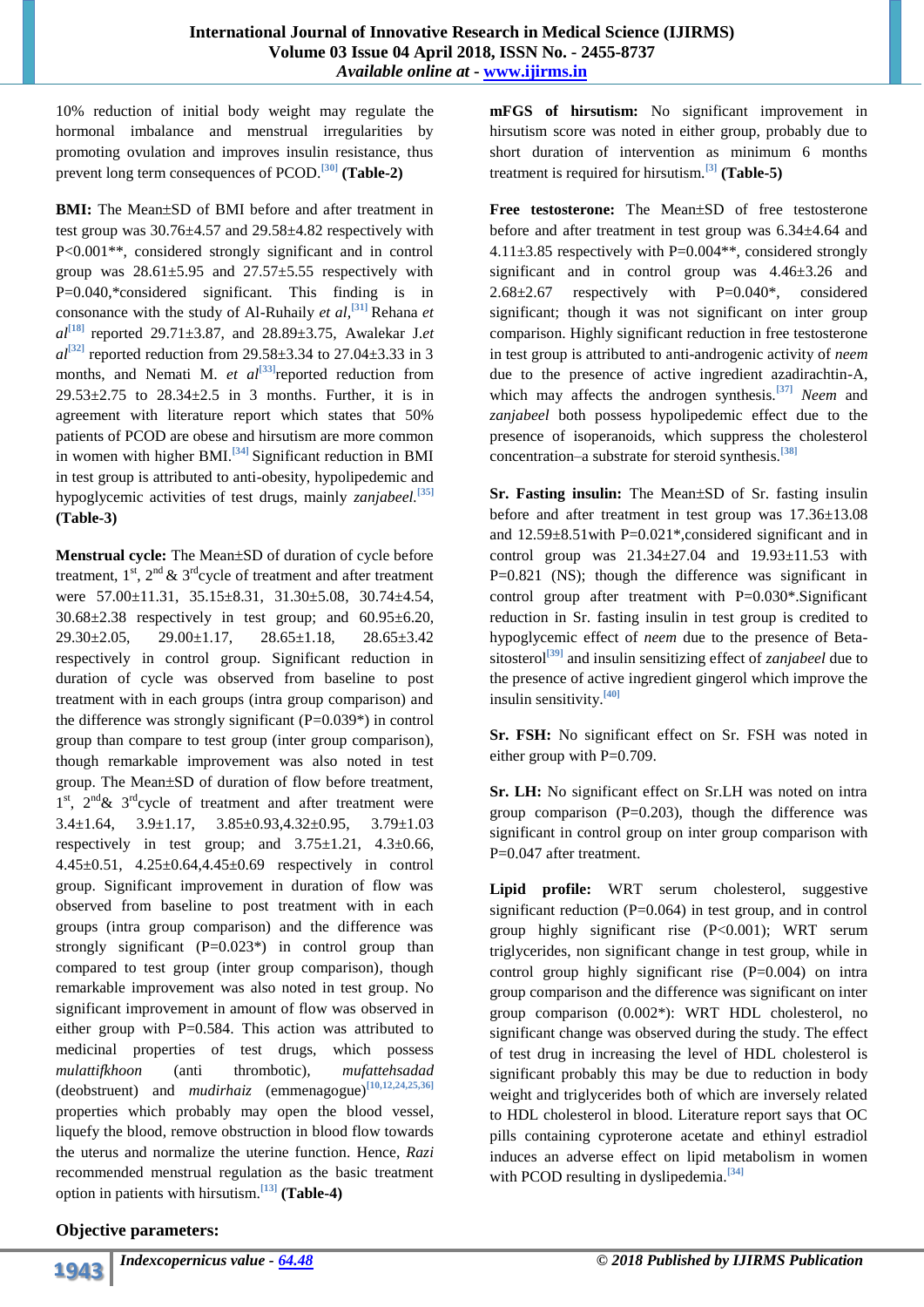The test drugs were safe as safety profile was normal and no adverse effect with test drugs was encountered during the study. **(Table-6)**

**Outcome measures:** Primary outcome measures were changes in mFGS, free testosterone and fasting insulin; 100% patients achieved changes in mFGS (P=1.000) and 75% patients in free testosterone  $(P=1.000)$  in either group; changes in fasting insulin was achieved in 75% in test and 40% in control groups with P=0.013,\*considered significant. Secondary outcome measures were improvement in lipid profile, FSH, LH and USG-Pelvis; improvement in lipid profile was achieved in 75% in test and 15% in control groups with P<0.001, considered as highly significant, the difference in FSH, LH and USG-Pelvis was not significant in either group (P>0.05). **(Table-7)**

## **6. Conclusion**

Finally, it can be concluded that the effect of test drugs (*Neem* and *Zanjabeel*) was comparable with that of control drug to reduce hirsutism and free testosterone by inducing menstruation in patients with PCOD due to its anti androgenic, emmenagogue, deobstruent, anti thrombotic properties. Test drugs more efficiently lessened BMI, fasting insulin, cholesterol and triglycerides by hypolipedemic, hypoglycemic and insulin sensitizing effect, thus they improves the insulin resistance and can able to combat PCOD. Hence, it can be inferred that test drugs can be used as a suitable alternative treatment option in patients of hirsutism associated with PCOD. Limitation of the study were small sample size, short treatment duration, short follow up, presence of chronic PCOD in most of the patients. Future trial are recommended on large sample size for longer duration at least for 6 months with long term follow up for better therapeutic outcome.

## **7. Acknowledgement**

The authors are thankful to the Director, National institute of Unani medicine, Bangalore for providing all facilities to complete the research and Dr. KP Suresh, Scientist (Biostatistics), National Institute of Animal Nutrition and Physiology, Bangalore for performing the statistical analysis.

## **8. Conflict of interest**

Authors declared that there is no conflict of interest.

# **9. References**

[1] Hohl A, Ransani MF, Cliveira MD. Hirsutism: Diagnosis and Treatment. Arq Bras Endocrinal Metab 2014; 58(2): 97-107.

- [2] Kim JJ, Chae SJ, Choi YM, Hwang SS, Hwang KR, Kim SM *etal.* Assessment of hirsutism among Korean women: results of a randomly selected sample of women seeking pre-employment physical check-up. Human Reproduction 2011; 26(1): 214-20.
- [3] Kumar ARV, Thailagavathy VR, Soleti P. Hirsutism: Indian Scenario. The Associations of Physicians of India. www.aplindia.org Chap 66.
- [4] Rehman F, Sohail I, Hayat Z, Niazi NA. Etiology of hirsutism. Is there a correlation between menstrual regularity, body mass index and severity of hirsutism. Journal of pakistan association of dermatologist 2010; 20: 4-9.
- [5] Faeci, Braunwald, Kasper, Hauser, Longo, Jameson *et al*. Harrison's Principles of Internal Medicine. USA: McGraw-Hill Medical; 2008: 301-  $04$
- [6] Mohammed GFAE. Role of *Cyperus rotundus* oil decreasing hair growth. J Intercult Ethnopharmacol 2012; 1(2):111-18.
- [7] Grant P. Spearmint Herbal Tea has Significant Anti-androgen Effects in Polycystic Ovarian Syndrome-A Randomized Controlled Trial. Phytother. Res. 2010; 24: 186-88.
- [8] Sina I. Al-Qannon Fil Tib (Urdu translation by Kantoori GH). Vol III. New Delhi: Idarae Kitabul Shifa; 2003:1095-98.
- [9] Jurjani AH. Zakheera Khawarzam Shahi (Urdu translation by Khan HH). New Delhi: Idarae Kitabul Shifa; 2010: 220-25, 590-91, 598-602.
- [10] Hamdani KH. Usoole Tibb. 2<sup>nd</sup> ed. New Delhi: Qaumi Council Barae Farogh Urdu Zuban; 2006: 331-32, 409, 473-75, 485-86.
- [11]Razi ABZ. Al-Hawi Fil Tib. Vol IX. New Delhi: CCRUM; 2001: 151-68.
- [12] Khan A. Al-Akseer (Urdu trans. by Kabeeruddin). New Delhi: Idarae Kitabul Shifa; 2011: 797-801.
- [13] Qumri AMH. GhinaMuna. 1<sup>st</sup> ed. New Delhi: CCRUM; 2008: 410-13, 435-37.
- [14]Ghani N. KhazainulAdvia. New Delhi: Idarae Kitabul Shifa; 2010: 1331-33.
- [15] Saghaei M. Random allocation software for parallel group randomized trials. BMC Medical Research Methodology 2004; 4(26):1-6.
- [16]Beigi A, Sobhi A, Zarrinkoub F. Finasteride versus cyproterone acetate estrogen regimens in the treatment of hirsutism. International Journal of Gynecology and Obstetrics 2004; 87: 29-33.
- [17]Parveen R, Shameem I. Effect of wet cupping in the management of secondary amenorrhoea. STM Journal; A Journal of Unani, Siddha, Homeopathy 2014; 1(1):12-19.
- [18]Khatoon R, Shameem I. Effect of *muqil, murrmaki, abhal* in polycystic ovarian disease associated